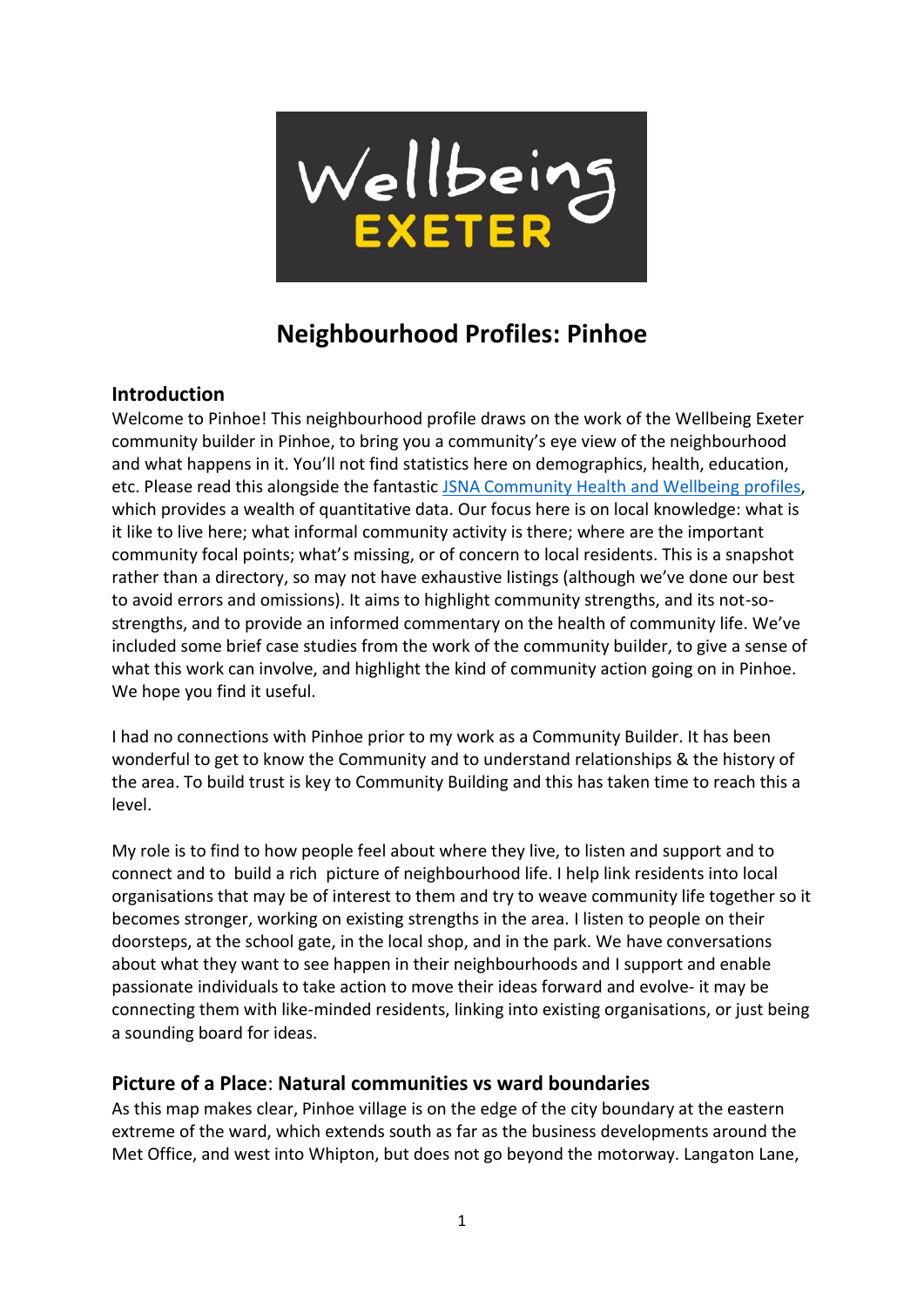where the Scout Hut is, is therefore outside the ward. It is bisected by the railway line. The original village is the centre of the area residents recognise as Pinhoe.

Below is a heat map for Pinhoe showing risk stratification for predicted levels of frailty, as developed and used by the public health team at Devon County Council. The map also shows the ward boundary (shown in green and purple). As can be seen from the heat map, levels of risk of frailty vary considerably, and are generally lower away from the village centre.



There are two schools in the area, Pinhoe Primary and St Lukes High School. The catchment for St Lukes High School is wide, and attracts students from Mount Pleasant, Beacon Heath and Whipton as well as Pinhoe. There is only one preschool, based at Pinhoe Primary. The two churches, St Michaels & All Angels & the URC Church are deeply rooted in village life. The congregation tends to be older at both. The school also hosts Messy Church run by the church, younger families attend. There is a new weekly service in the school hall.

The busy main road runs through Pinhoe linking it to Broadclyst. Although in earlier times this was a thriving shopping location, there is still a busy Spar shop, a hairdressers, the Library, a garage, a butchers, vets, chemist, the Hall Church and an estate agent. There are good transport links, with regular buses and a station. A large Sainsbury's is on the outskirts of the ward, used by residents from all over Exeter as a destination supermarket. There are two pubs: The Pinhoe Hoard, the Royal Oak (well-used by locals) and the new coffee house Alicia's. The new housing developments have no community space, shops or cafes. On the outskirts of the ward there lies the area of Sowton, this incorporates a small business estate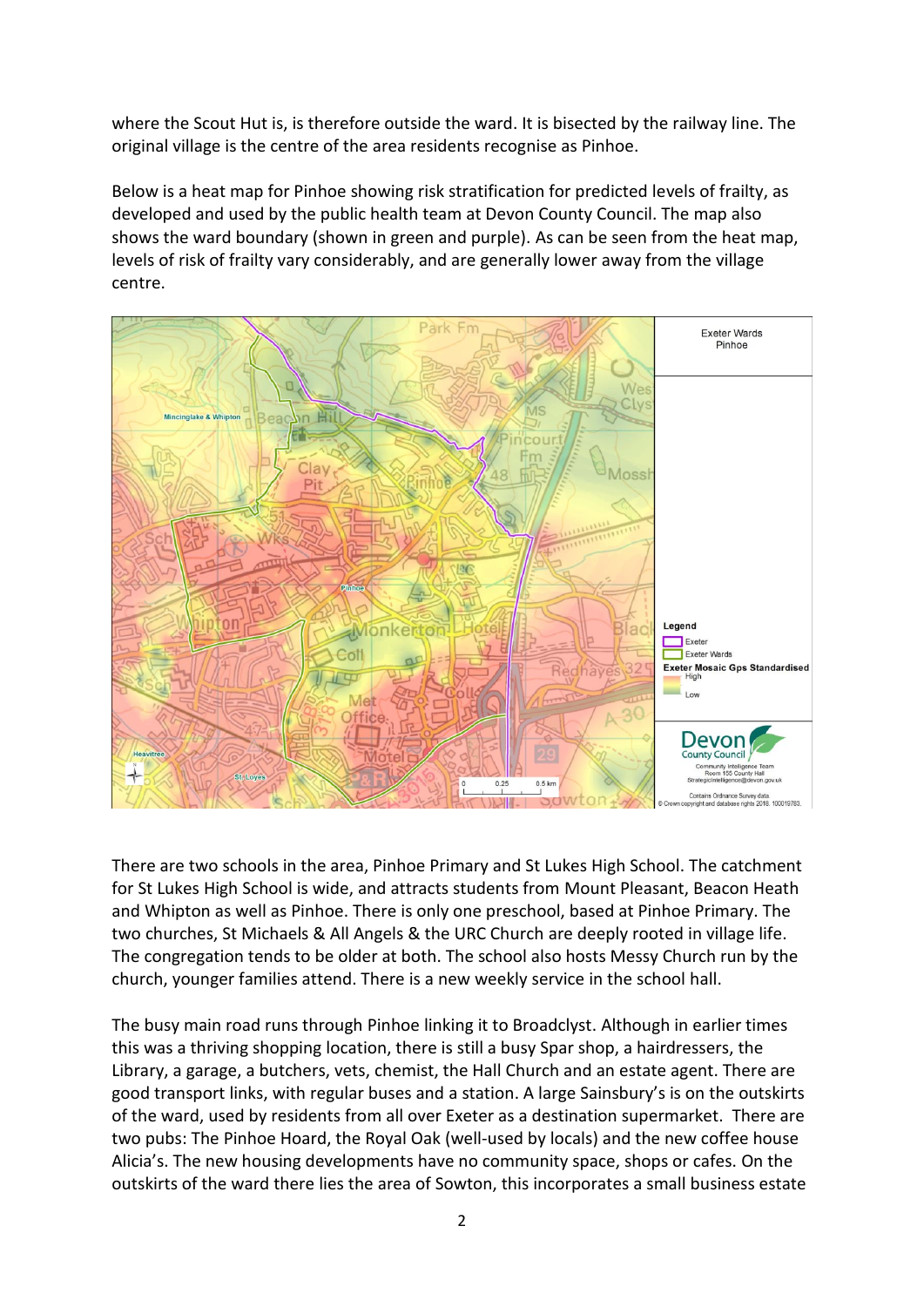with a cluster of businesses such as Costa and Dominos. This area of the ward is used more by people travelling into Exeter from the motorways. Along Harrington Lane, Sandpiper Court is an area that incorporates small business units.

The population of Pinhoe has grown recently as a result of new development, and continues to expand quickly. People feel it is a lovely place to live and it retains a strong community feel despite the rapid rate of growth. Residents on the new housing developments live busy lifestyles, often families where parents are both working full time. Nevertheless, several incomers enjoy opportunities to get involved and want to build new communities and strengthen links where they live.

*"Green fields have been eaten up but we still see our village as a much-loved community."*

## **Green/public space**

Pinhoe is reasonably well-supplied with green spaces, evenly distributed throughout the ward. There is talk of planning trim trails in some of these:

*Arena Skate Park* On the western fringes of the ward, recently extensively refurbished, and well-used as a destination park by the wider community.

*Eastern Fields* – has a newly-formed Friends group that is campaigning to register this space as a village green, to protect it. Also opposed use of the Fields by travellers during the summer, who left a large amount of mess, and has worked with the council to put up more secure barriers to prevent this happening again.

*Harrington Lane Play Area.* Adjacent to Eastern Fields. This is a well-equipped park sitting next to Pinhoe Primary School. It is used by a free fitness circuits training group twice a week. There is a MUGA. It is well used immediately after school by parents & carers and great as a bumping space.

*Station Road Playing Fields –* includes a MUGA and children's play area and small skate ramp, and is home to Pinhoe AFC *(*See below). The park is well used by dog walkers and will soon have a new Chat Shack for young people - this is a covered area for them to meet. *Exhibition Fields –* the site of Exeter Arena.

There are also small play parks: Monkerton, Hill Barton Estate and Harringtons Estate. The latter was used recently by residents to host a Teddy's picnic hosed by resident and also a Community BBQ supported by the Builder.

## **Spreading the word: how do people connect?**

*Pinhoe Press* – a quarterly newsletter was established recently and published its third edition in December 2018, with the support of the community builder, and delivered locally by volunteers. There is also an online version. Community organisations within the ward of Pinhoe qualify for a free quarter-page advert, and have reported an increase in interest in their activities since the newsletter launched. It is being used as the model for a planned newsletter in Whipton and Beacon Heath.

*"We want to help the Pinhoe Community and the organisations link together, support one another and establish a future." (Pinhoe Press Co-editors)*

Pinhoe School's newsletter also periodically carries community news and information, and is available to read [online.](http://www.pinhoecofeprimaryschool.co.uk/stream/newsletters/full/1/-/)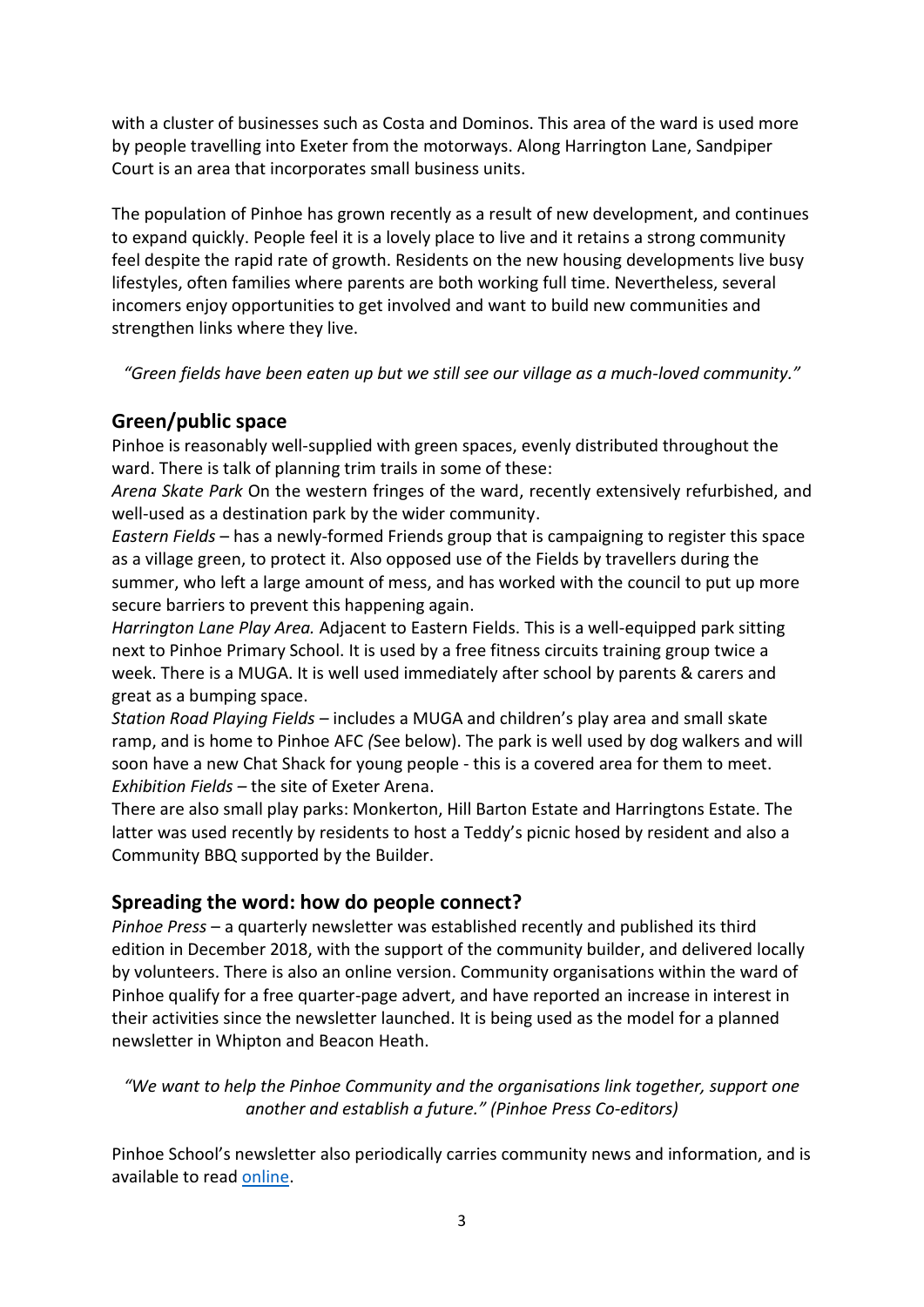Pinhoe Parents is a closed Facebook group with nearly 200 members, describing itself as 'A friendly group for Pinhoe parents to chat and organise local events.' Pinhoe Community has 700 people following it. Pinhoe Community Hub (see below) also has a well-used Facebook page. All have active use.

**Noticeboards-** There are three noticeboards in the centre of the village, including one outside the school and one in Church Lane. A local resident also displays posters on her fence. The Finance shop has a notice board. Pinhoe Library has a dedicated Community Builder board as well as a general notice board. The surgery also displays information electronically. The Hall Church will display events in the hall on its noticeboard. America Hall will display posters outside and inside that relate to the building. Local residents living on prominent streets will also put up laminated posters on stakes or in windows outside their houses. Residents are keen to help spread news of local events, often volunteering to distribute flyers to local groups.

#### **Community Hubs, and what happens in them**

Community hubs can be buildings, spaces, organisations, even people. They can be community-owned and run, council property, and commercial businesses What they have in common is that they bring added value to the activities and energy associated with them by bringing people together in ways they might not otherwise do, being a focus for local expertise and connection, and facilitating the casual encounters that fuel fantastic community action.

Pinhoe has a wealth of established community groups and assets and has a varied range of opportunities for local people to engage in their neighbourhood. Although Pinhoe does not have a traditional community centre, it has a number of other assets such as church halls which are well-used by outside groups, and are central to community life.

- *America Hall –* a large building, with two spaces available to be rented out commercially (though it is heavily booked out). Various community and commercial activities hosted, including a toddlers group, weightwatchers, various dance classes and arts and crafts groups. Some of these draw people from across the city, and therefore many people do not consider this building to be a community centre in the normal sense. The Pinhoe Pantomime Society produce a very well-established annual community panto here.
- *Pinhoe Library* has a Friends group of volunteers, with around 30 residents involved (they hold a regular coffee morning), and also hosts bounce and rhyme sessions for pre-school children (run by volunteers, including some introduced by the Builder), attended by around 30 parents and carers. The library itself makes use of local volunteers and is a valued local resource, despite its run-down building. It has a varied range of events, hosting local authors, musical events & guest speakers, and recently for a star-gazing evening, and the Pumpkin Trail, organised by residents with builder support. The space can also be used for meetings.
- *1 st Pinhoe Scout Group, Scout Hut on Langaton Lane* – hosts beavers, cubs, scouts, and explorers (so, children aged 6-18), as well as rainbows and brownies, the youngest sections of the Girl Guides. The hut is also available for private hire.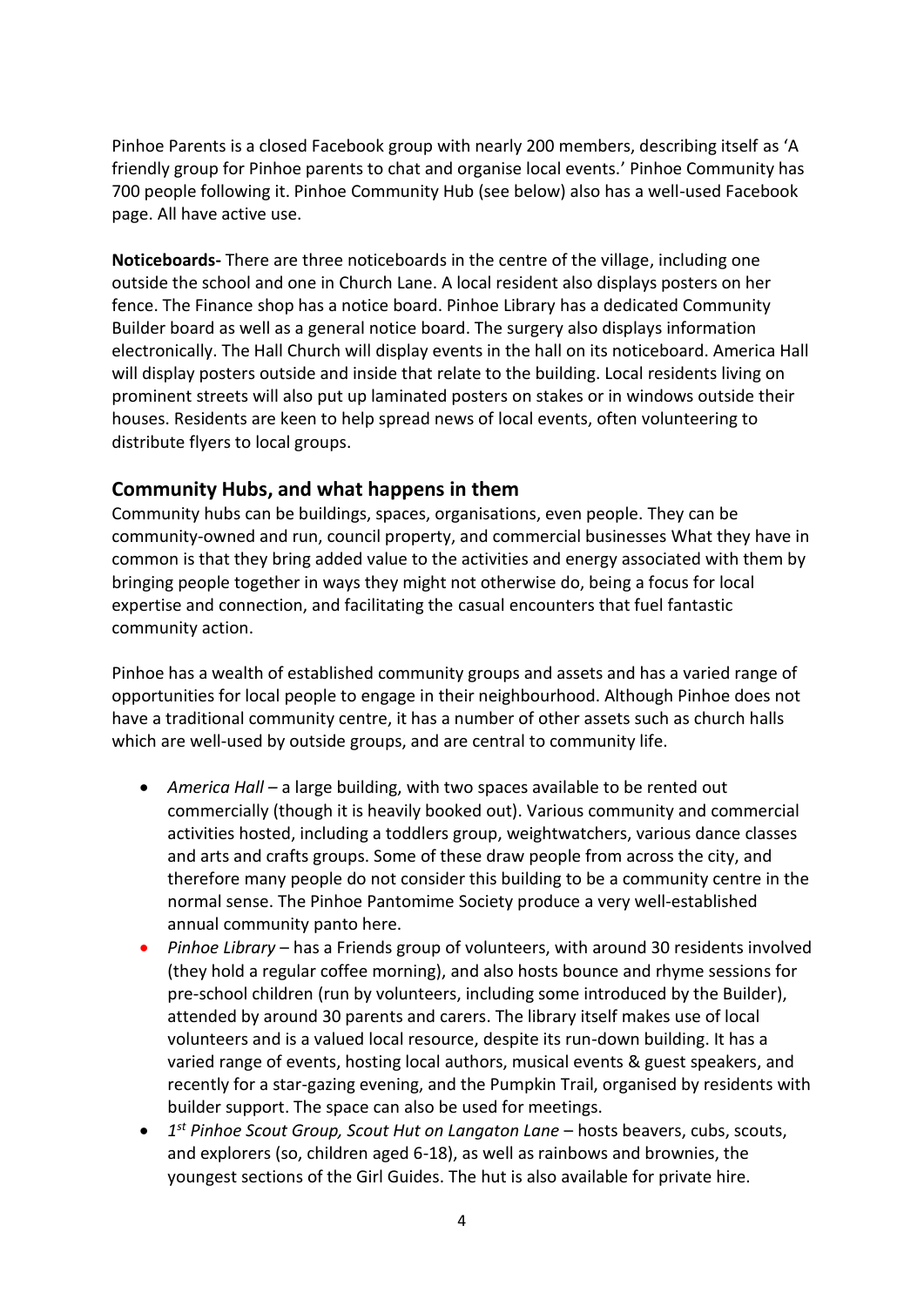- *United Reformed Church Hall* busy with bookings for yoga, tai chi, a pop-up café, toddler group etc. The church is keen to engage with wider community. Recent events held here initiated by community member include a Wellbeing day, supported by the builder.
- *Hall Church* has a Knit and Natter and a weekly drop-in coffee morning (run by Clyst Carers, a local charity based out of the medical practice). The Trefoil Guild also meet there, as do the Pinhoe Angels, a 'ladies' social group. The newly formed garden club, set up a year ago by a resident with builder support, is now a fully constituted stand-alone group, with a committee and abnk account.
- *Alicia's – This* newly-opened coffee shop and cocktail bar is welcoming community groups to meet there for free, providing members buy refreshments. There is also a children's toy area planned, and free film showings.
- *Pinhoe Church of England Primary School*. Alongside its own PTA-run events, the school hosts a number of other groups. The Women's Institute meets here, as do the Guides (all guide sections currently have spaces for new members). A Couch to 5k running group ran in spring 2018 from the school gates and the parents continue to meet up and run on an informal basis. Pinhoe Memories, a local history project, ran a successful intergenerational event here.

## **What else is happening?**

- Jubilee Club a traditional social club, with a vibrant skittles league, bingo, snooker, Euchre, etc. A range of sporting events are hosted. The Community Hub group has held skittles & pig racing events here.
- Exeter Arena is the nearest leisure centre, on the western fringes of the ward. It is also home to Isca Bowls and Bridge Centre, which runs health walks, table tennis, whist and scrabble groups, and has trialled a coffee morning in an attempt to reach out to the community. There is also a newly fitted gym. it is hoped that the Arena/Isca Centre will be developed into a full 'sports village' in future.
- St Michaels & All Angels Church. The church has strong links with the school.
- Doctors surgery. The surgery is well used and growing, and has an active PPG group.
- Singing Group. This is in the early stages. A local resident has stepped forward to lead, (following encouragement for CB) and it is hoped that this will evolve to become a stand-alone group.
- Spring Art & Crafts Fayre.
- Defibrillator fundraiser group. A group of residents have come together to help fundraise
- Easter Trail A trail planned by local parents, following the successful Pumpkin Trail in autumn 2018.
- Makeover of neglected green spaces- a piece of waste land recently had a makeover initiated by residents. There are hopes to do a similar project at Pinhoe Station.
- Litter picks and community get-togethers (eg a BBQ) on new estates, aimed at bringing people in new communities together.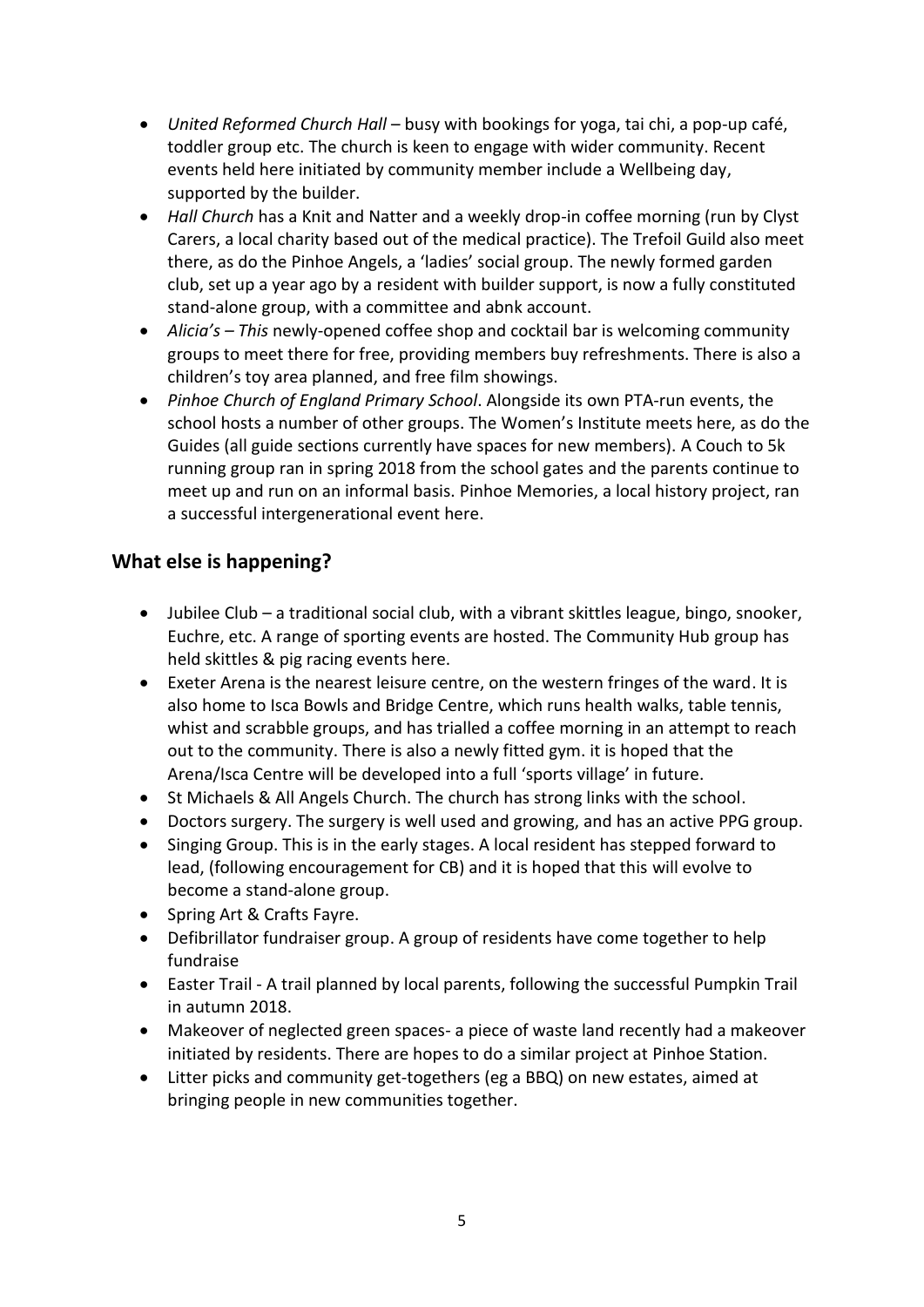# **Councillors' Support**

Local councillors have been very supportive of Community Building and the growth of groups that have needed support with funding from the Exeter City Councillors' Ward Grant and Devon County Councillors' Locality Grant. Examples of Councillors' grants include:

- Support for residents-led Healthy & Tasty Cooking Group
- Running costs for the Summer Fete led by the Pinhoe Community Hub
- To help fund the start-up of the Garden Club
- Contribution towards a community BBQ at a new housing development.
- Support with the community defibrillator
- Start-up cost for the community newsletter- the Pinhoe Press
- Help with running costs for Midsummer Merriment, run by St Michaels Church and Pinhoe Community Association
- Help for Pinhoe Pantomime

#### **Where are the gaps and concerns? What potential for the future?**

*Pinhoe Community Hub-* There is an acknowledged lack of community space in Pinhoe, along with concerns about how the new housing currently being built will integrate with the existing community, both in terms of impact on local services and on community dynamics. The Hub is a project to develop a community building in Station Road Playing Field, which runs alongside the railway line. This location is on the edge of the substantial new developments, and aims to bridge both the established community, and these growing new communities.

Plans for the hub, developed through community consultations, would include a new base for the dilapidated library, along with a community café and sports changing rooms. There will also be meeting space, ICT facilities and small business development space. A number of community groups are hoping to relocate to or establish in the new building, including Clyst Caring, and the Pinhoe football team.

It is hoped the Hub will also collaborate with the nearby GP surgery in initiatives to address social isolation and improve levels of physical activity. A professional fundraiser (also a local resident) has been appointed, and there is support from the City Council. The community builder has been closely involved in supporting all aspects of this project.

The Hub project has generated widespread support and interest locally, drawing from the popularity of the library locally. The committee includes over 20 community members with a range of ages and skills. The project has run a number of resident-led community and fundraising events, including a summer fete, pop-up yoga, a bake-off event, a village Christmas tree and carol singing, and a monthly community café. People are not wanting to commit long-term, but are happy to step up to one-off events with a little support and then with encouragement can continue this momentum with less builder involvement. There has been great enthusiasm for these events, as these quotes show: